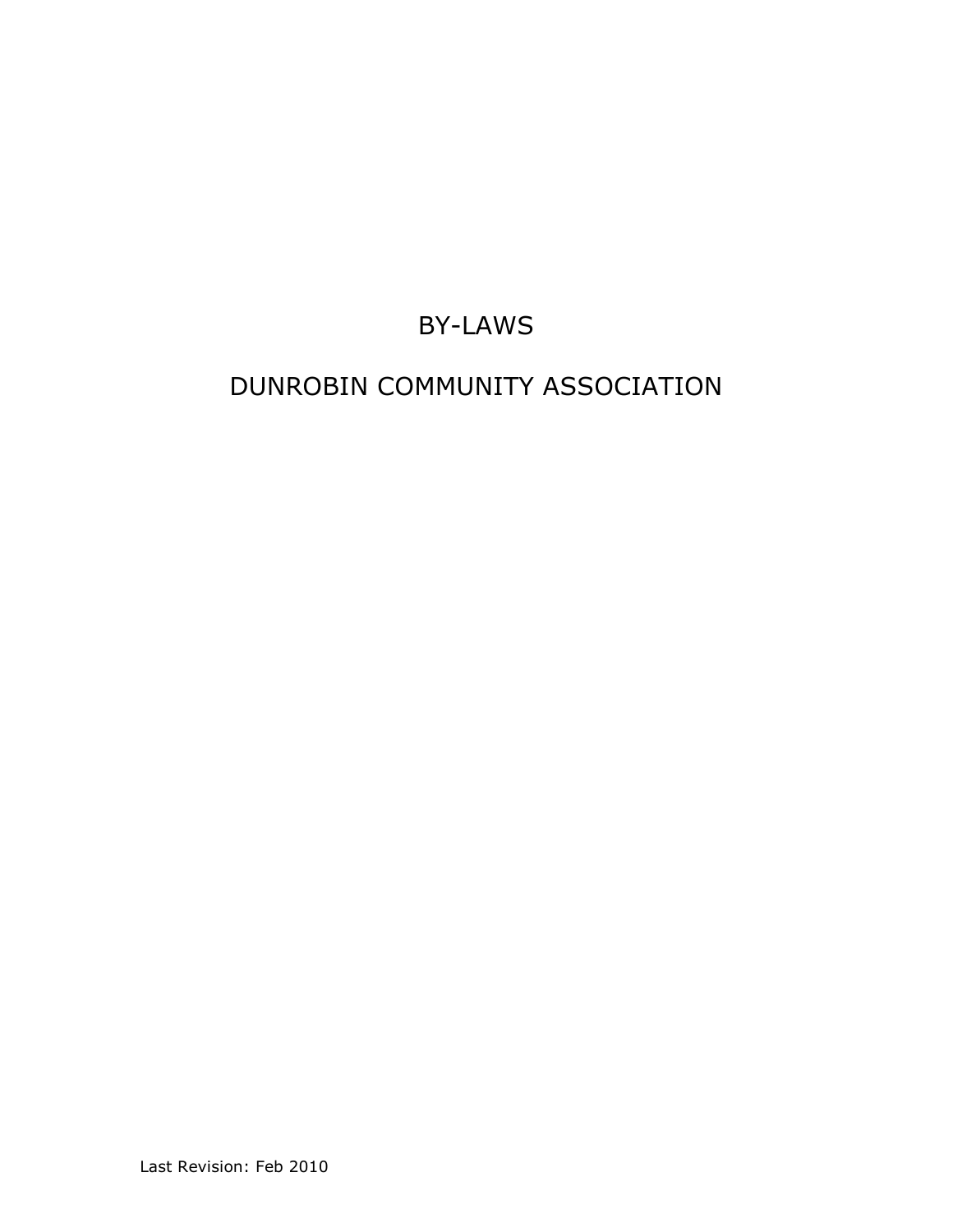Table of Contents

Revision History

- Article 1: Name
- Article 2: Objectives
- Article 3: Conditions of Membership
	- 1. Eligibility
	- 2. Annual Fees
	- 3. Transfer of Membership
	- 4. Withdrawal
	- 5. Termination

### Article 4: Meeting of Members

- 1. Annual Meeting
- 2. Open To Public
- 3. Business at the Annual Meeting
- 4. Other Meetings of Members
- 5. Voting
- 6. Quorum
- 7. Notice of Meetings
- Article 5: Board of Directors
	- 1. Composition of Board of Directors
	- 2. Restrictions
	- 3. Term of Office
	- 4. Nominations
	- 5. Election
	- 6. Removal From Office
	- 7. Remuneration
	- 8. Filling Vacancies
- Article 6: Meetings of the Board of Directors
	- 1. Regular Meetings
	- 2. Other Meetings
	- 3. Notice of Meetings
	- 4. Voting
	- 5. Recording Decisions
	- 6. Decisions In Writing
	- 7. Quorum
	- 8. Open To Public
	- 9. Members Right To Speak
- Article 7: Indemnities To Directors and Others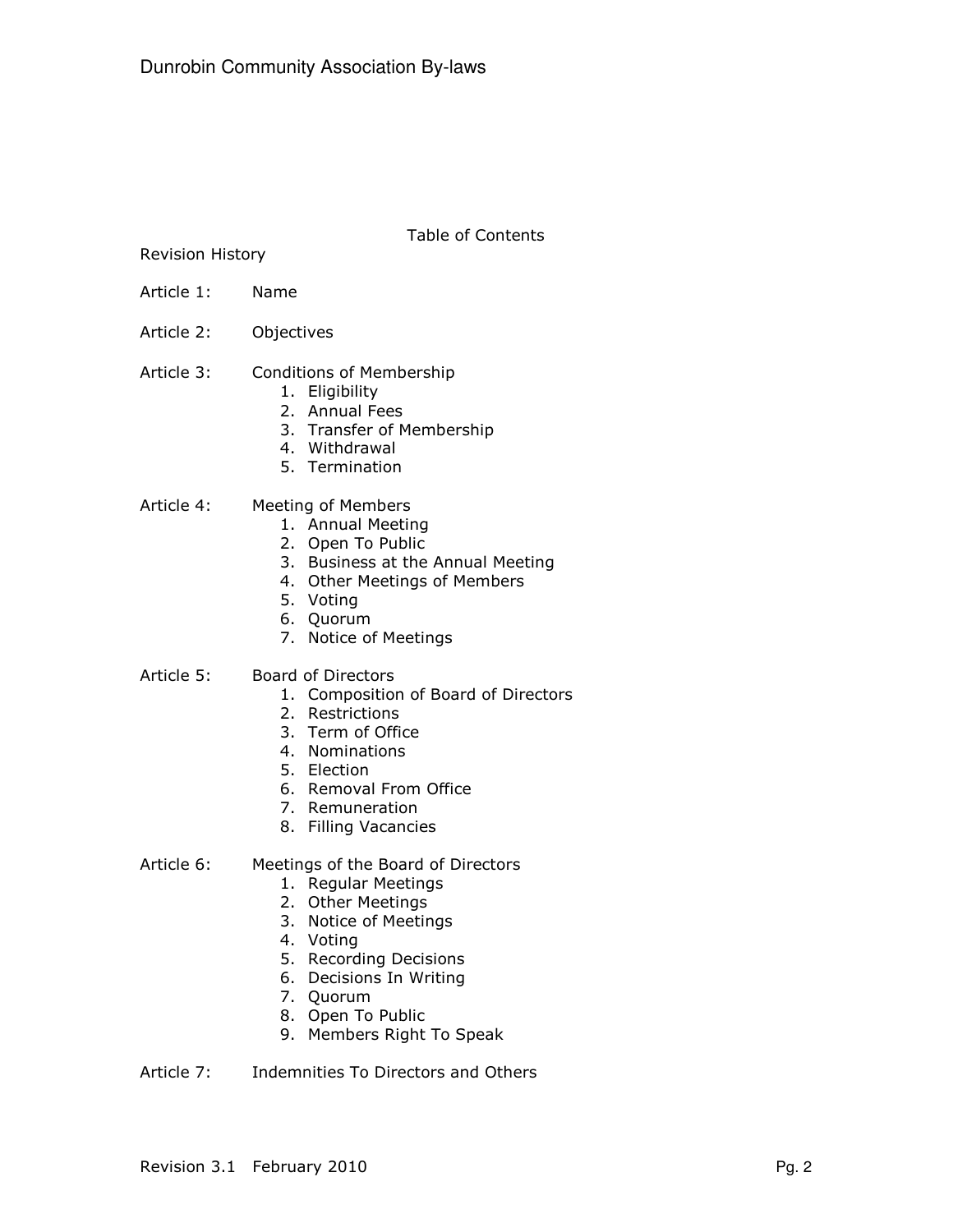# Dunrobin Community Association By-laws

- Article 8: Powers of the Board of Directors
	- 1. General
	- 2. Expenditures
	- 3. Trust Fund
	- 4. Receipts
	- 5. Books and Records
- Article 9: Officers
	- 1. General
	- 2. Membership Requirement
	- 3. Multiple Offices
	- 4. Election of Officers
	- 5. Term of Office
	- 6. Remuneration
	- 7. Removal
- Article 10: Duties of Officers
	- 1. President
	- 2. Vice-president
	- 3. Treasurer
	- 4. Secretary
- Article 11: Execution of Documents
- Article 12: Amendments 1. Method
- Article 13: Form of Organization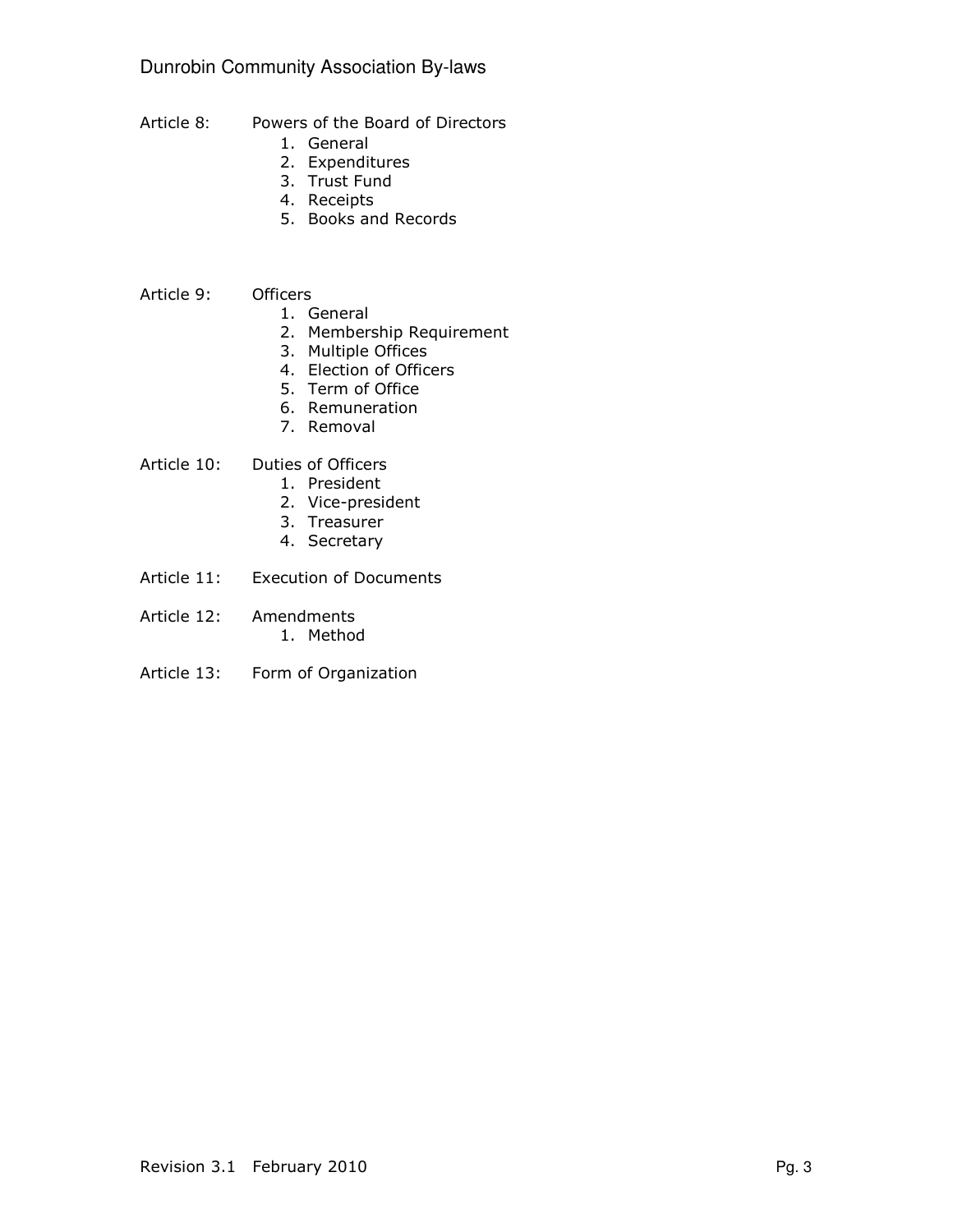Revision History Revision 1 – unknown date Revision 2 - April 2008 Revision 3- Dec 16 2009 Revision 3.1 – Feb 22, 2010

### Article 1: Name

An association in the community of Dunrobin, Ontario was formed and has adopted the by-laws described in this document. The name of the association is Dunrobin Community Association (DCA).

### Article 2: Objectives

The DCA shall organize, promote and engage in recreational, social, cultural, benevolent, sports and educational activities under the following conditions:

- These activities shall be limited to those determined by the DCA;
- These activities shall primarily serve people of all ages in the catchment area of Dunrobin as defined by the City of Ottawa, see Appendix A; and
- Some of these activities may be organized, promoted and engaged in liaison with the City of Ottawa.

The DCA financial objective shall be to operate at neither a profit nor a loss.

### Article 3: Conditions of Membership

1. Eligibility

Membership in the DCA is open to persons residing in the catchment area of Dunrobin interested in fulfilling the objectives of the association, as well as those in neighbouring areas subject to the discretion of the DCA directors.

- 2. Annual Fees The annual membership fee is set at zero and shall be determined by a majority vote at the AGM
- 3. Transfer of Membership Membership is not transferable.
- 4. Withdrawal

Any member may withdraw from the DCA by delivering to any member of the board of directors a written notice of withdrawal.

5. Termination

The board of directors may remove or cancel the membership of any member provided a simple majority of board members pass a resolution that there is sufficient cause to do so.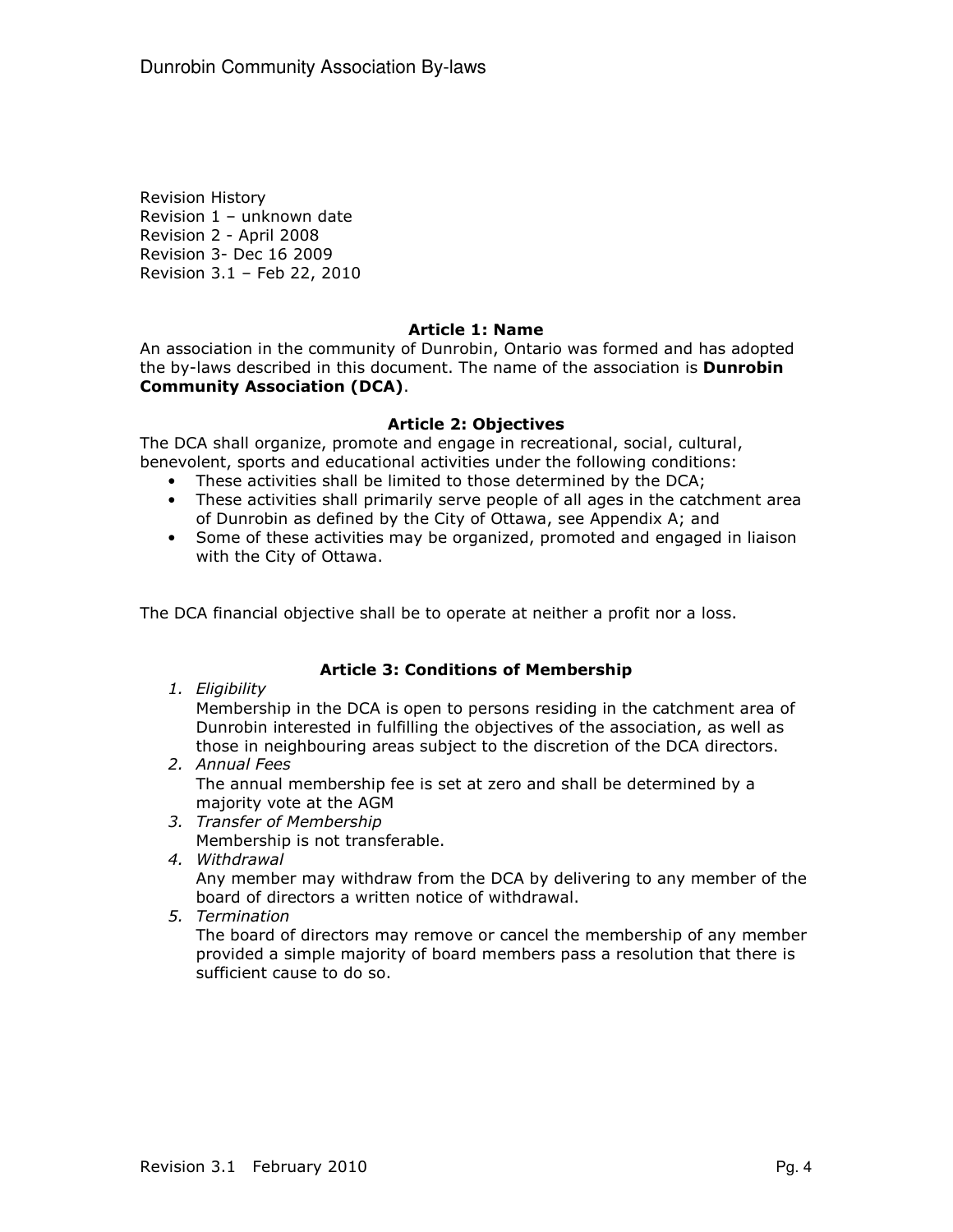## Article 4: Meetings of Members

- 1. Annual Meeting
- The DCA shall hold an annual meeting of members in February.
- 2. Open To Public
	- The annual meeting of members shall be open to the public.
- 3. Business at the Annual Meeting
	- a) At each annual meeting there shall be presented:
		- A report of the activities of the DCA for the previous year; and
		- A financial statement of the DCA
	- b) The members shall elect directors for the ensuing year.
- 4. Other Meetings of Members

The DCA may hold other meetings of members at the call of the board of directors or upon request in writing to the board from not less than ten (10) members of the DCA. Such meetings shall be held on a day and at a time the board of directors determines.

- 5. Voting
	- a) Any member in good standing for at least 30 days prior to any meeting of members shall have the right to vote on all motions put to the general membership by the directors.
	- b) Each member shall have one vote.
	- c) Voting by proxy is prohibited.
	- d) Each motion submitted to any meeting of members shall be decided by a simple majority of votes. The president shall not vote except in the case of an equality of votes when the president shall have the deciding vote.
	- e) At any meeting, unless a recorded vote is demanded, a declaration by the president shall be conclusive evidence of the decision reached.
	- f) All voting for the election of directors shall be by secret ballot.
- 6. Quorum

A quorum for the transaction of business at any meeting of members shall consist of a simple majority of those present and voting.

7. Notice of Meetings

At least fourteen (14) days written notice of the day and time of any annual meeting of members shall be given. A minimum of three (3) days and a maximum of fourteen (14) days written notice of the day and time of any other meeting of members shall be given. Notice of any meeting where special business will be transacted shall contain sufficient information to permit the member to form a reasoned judgement on the decision to be taken.

## Article 5: Board of Directors

- 1. Composition of Board of Directors The property and business of the DCA shall be managed by a board of directors composed of a minimum of three (3) and a maximum of seven (7) directors.
- 2. Restrictions Directors must be individuals, 18 years of age and members of the DCA. 3. Term of Office

Directors shall be elected for a term of two years.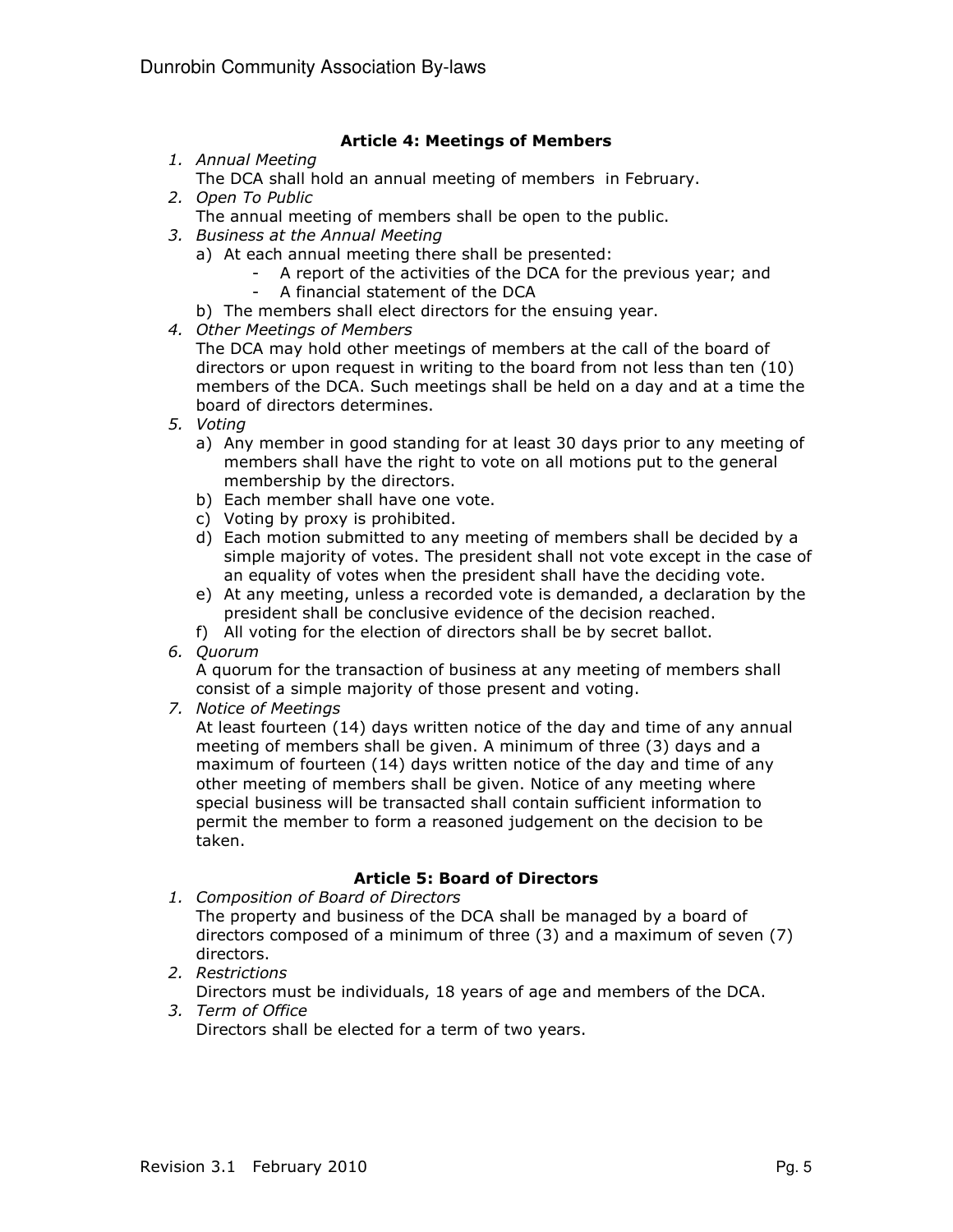4. Nominations

Any member may be nominated for election to the board of directors at the annual meeting.

5. Election

Available director positions shall be elected by a simple vote of the members of the DCA present at an annual meeting of members. Elections will not be held if the directors are acclaimed.

6. Removal From Office

The office of director shall be automatically vacated if:

- a) A director resigns by delivering a written notice of resignation to any member of the board of directors;
- b) A director is found by a court to be of unsound mind;
- c) If at a meeting of members a resolution is passed, by two thirds (2/3) of the members present at the meeting, that the director be removed from office; and
- d) On death
- 7. Remuneration

Directors shall serve without remuneration and no director, nor their immediate family over the age of 18, shall directly or indirectly receive any profit from tendered or quoted positions, unless said position has been first advertised to the community and nobody else has applied. Any director that has a conflict of interest may not participate in the decision making process. Directors may be paid reasonable expenses incurred in the performance of their duties.

8. Filling Vacancies

The board of directors, as long as there is a quorum of elected directors then in office, shall have the power to fill any vacancy occurring on the board of directors during the period between annual meetings of the DCA.

## Article 6: Meetings of the Board of Directors

1. Regular Meetings

The board of directors shall meet in regular session on at least eight (8) occasions between annual meetings of members.

2. Other Meetings

Other meetings may be called by the president or shall be called by the president upon the written request of a majority of the members of the board of directors.

3. Notice of Meetings

A minimum of three (3) days and a maximum of seven (7) days notice of a meeting of the board of directors shall be given to all directors. No error or omission in giving notice shall invalidate any action taken at that meeting. Any director may waive notice of any meeting and ratify, approve and confirm any action taken at that meeting.

4. Voting

Each director is authorized to exercise one vote. Decisions shall be made by a simple majority of votes cast. The president shall not vote except in the case of an equality of votes when the president shall have the deciding vote. Proxy voting by written proxy is allowed by a director.

5. Recording Decisions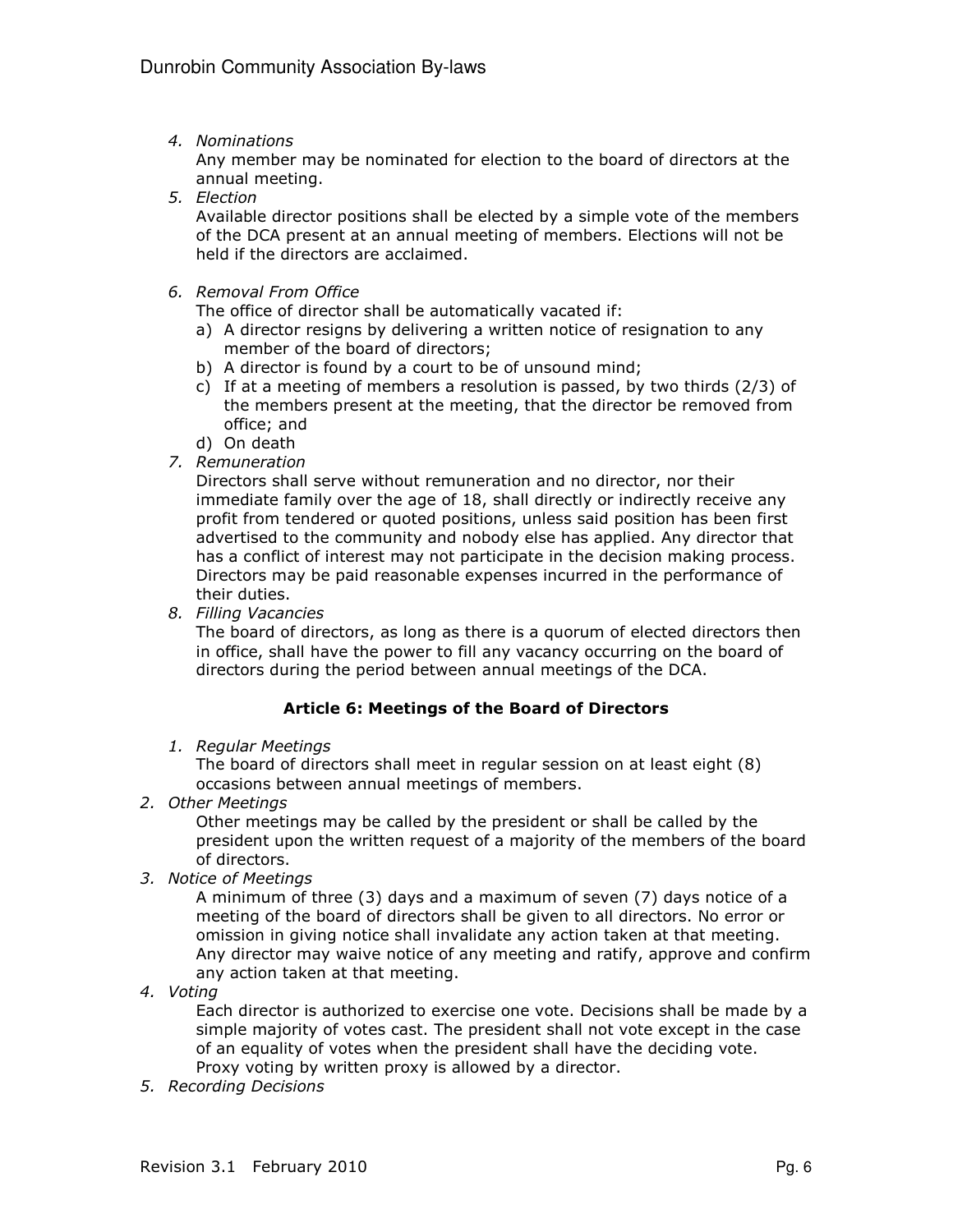A statement by the president that a decision has been made, and an entry of that statement in the minutes of the meeting, is evidence of the decision without proof of the number or proportion of the votes recorded in favour of, or against, the decision made.

6. Decisions In Writing

A decision in writing signed by all the directors is as valid as if it had been passed at a meeting of the board.

7. Quorum

A quorum for the transaction of business at any meeting of directors shall consist of a simple majority of the directors.

8. Open To Public

All meetings of the board of directors shall be open to the public.

9. Members Right To Speak

All members who have been in good standing for thirty (30) days prior to the date of a meeting of the board of directors have a right to speak at a meeting of the board of directors.

## Article 7: Indemnities To Directors and Others

Every director or other person who has undertaken, or is about to undertake, any liability on behalf of the DCA shall be indemnified and saved harmless out of the funds of the DCA from and against all costs, charges and expenses which such director or other person sustains or incurs in relation to the affairs of the DCA except costs, charges and expenses occasioned by the directors' willful neglect or default.

## Article 8: Powers of the Board of Directors

1. General

The directors of the DCA shall administer the affairs of the association and, in its name, enter into any contract which the DCA may lawfully enter into and may exercise such other powers and do other acts as the DCA is authorized to do.

2. Expenditures

The directors shall have the power to authorize expenditures on behalf of the DCA and may delegate by resolution to an officer or officers of the DCA the power to employ and pay employees /contractors. Directors may spend up to \$200 without full board approval.

3. Trust Fund

The directors shall have the power to enter into an arrangement with a bank or trust company for the purposes of creating a trust fund in which the capital and interest may be made available for the purpose of promoting the interests of the DCA in accordance with such terms as the board of directors may prescribe.

4. Receipts

The directors may take the necessary steps to enable the DCA to receive fees, legacies, gifts, bequests and donations of any kind for the purpose of furthering its objectives.

5. Books and Records The directors shall ensure that all books and records of the DCA are properly kept as defined by the duties of Officers.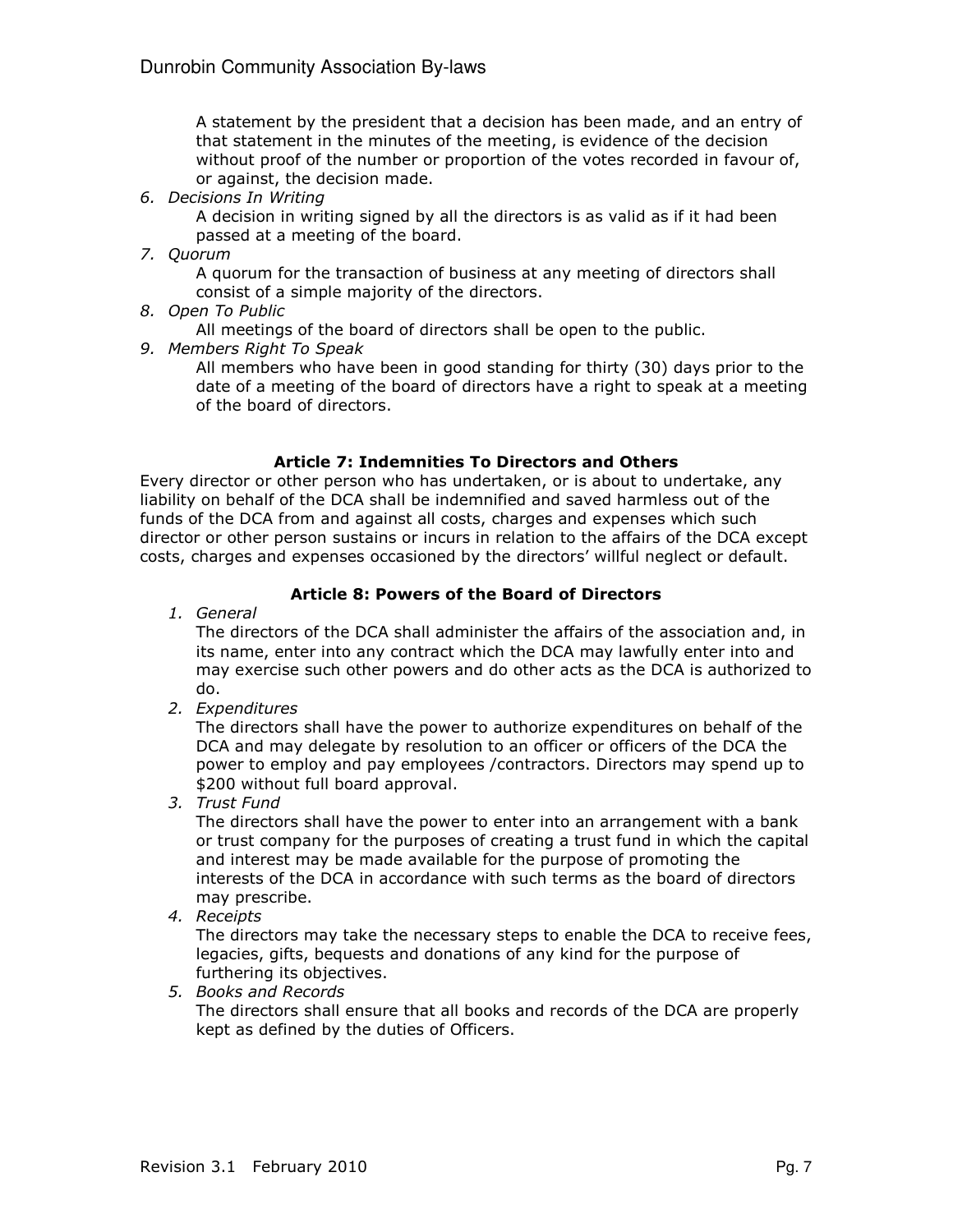## Article 9: Officers

1. General

The officers of the DCA shall be a president, vice-president, secretary, treasurer and such other as the board may see fit to appoint or elect from time to time.

- 2. Membership Requirement Only directors of the DCA may be officers.
- 3. Multiple Offices Any director may occupy more than one office.
- 4. Election of Officers Officers shall be elected by the directors from amongst themselves.
- 5. Term of Office

The officers of the DCA shall hold office for a term of one year.

6. Remuneration

Officers shall serve without remuneration and shall not, directly or indirectly, receive any profit from their position. Officers may however be reimbursed for reasonable expenses incurred in the performance of their duties.

7. Removal

The board of directors may remove an officer from office provided two thirds (2/3) of board members pass a resolution that the officer be removed from office.

## Article 10: Duties of Officers

1. President

The president shall preside at all meetings of members and of the board. The president shall have the general and active management of the affairs of the DCA. The President shall see that all decisions of the board of directors are carried out. The President is responsible for attending the West Carleton Presidents' meetings and is responsible for all communication with the City of Ottawa, including contract negotiations and ensuring the fulfillment of contract obligations. The President is generally responsible for the finances of the DCA, in conjunction with the treasurer.

2. Vice-President

The Vice-President shall, in the absence or disability of the President, perform the duties of the President.

3. Treasurer

The treasurer shall have custody of the funds of the DCA and shall keep full and accurate records of all assets, liabilities, receipts and disbursements of the DCA in the books belonging to the DCA and shall deposit all monies and other valuables in the name and to the credit of the DCA in a bank or trust company. The treasurer shall disburse the funds of the DCA as directed and shall render to the board an account of all transactions.

4. Secretary

The secretary shall carry out the affairs of the DCA under the supervision of the officers and shall attend all meetings and act as clerk thereof, record all votes and minutes of proceedings in the books to be kept for that purpose. The secretary shall give notice of all meetings of members and of the board of directors. In the absence or disability of the secretary, the board shall appoint a representative.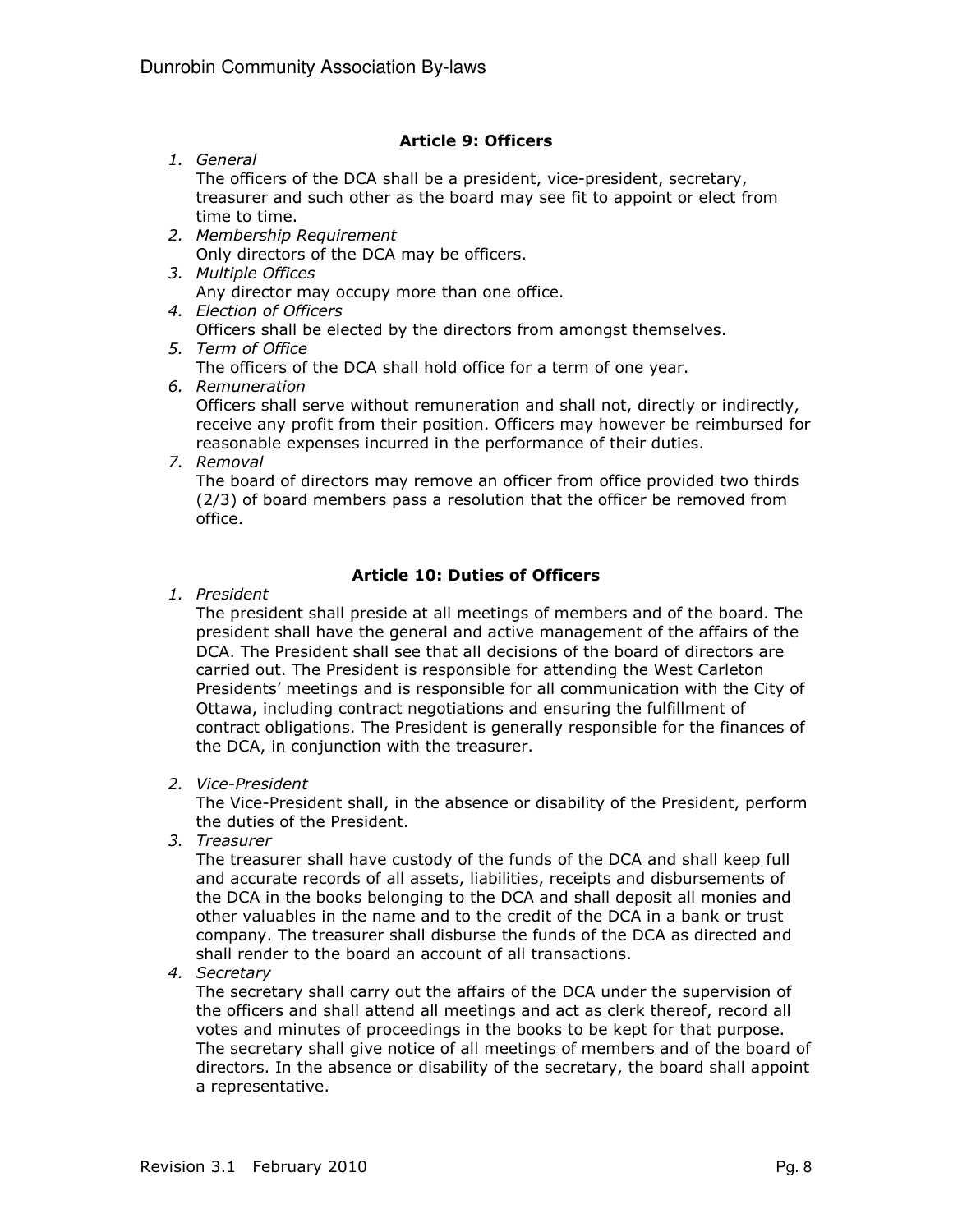## Article 11: Execution of Documents

Contracts, documents or any instruments in writing requiring the signature of the DCA shall be signed by any two officers and once so signed shall be binding upon the DCA without any further authorization or formality. Expenditures of funds of the DCA may not be made without the signatures of 2 officers one of which must be the treasurer. All payments for programs, memberships, rentals, newsletter, advertising and sports or any other expenses shall be made in the name of the DCA. All funds for the DCA shall be accounted for and deposited on a regular and timely basis to the credit of the DCA.

1. Method

## Article 12: Amendments

The by-laws of the DCA may be repealed, amended or major additions made, by means of a by-law enacted by a decision of two thirds (2/3) of the directors at a meeting of directors and sanctioned by an affirmative vote of two thirds (2/3) of the members at the AGM

## Article 13: Form of Organization

1. The DCA is an unincorporated, not for profit organization.

Enacted this  $8<sup>th</sup>$  day of March, 2010

Margot Menna

President

Wayne Carroll Vice-President

Trudy Davis

**Secretary** 

Nadine Fox

**Treasurer**